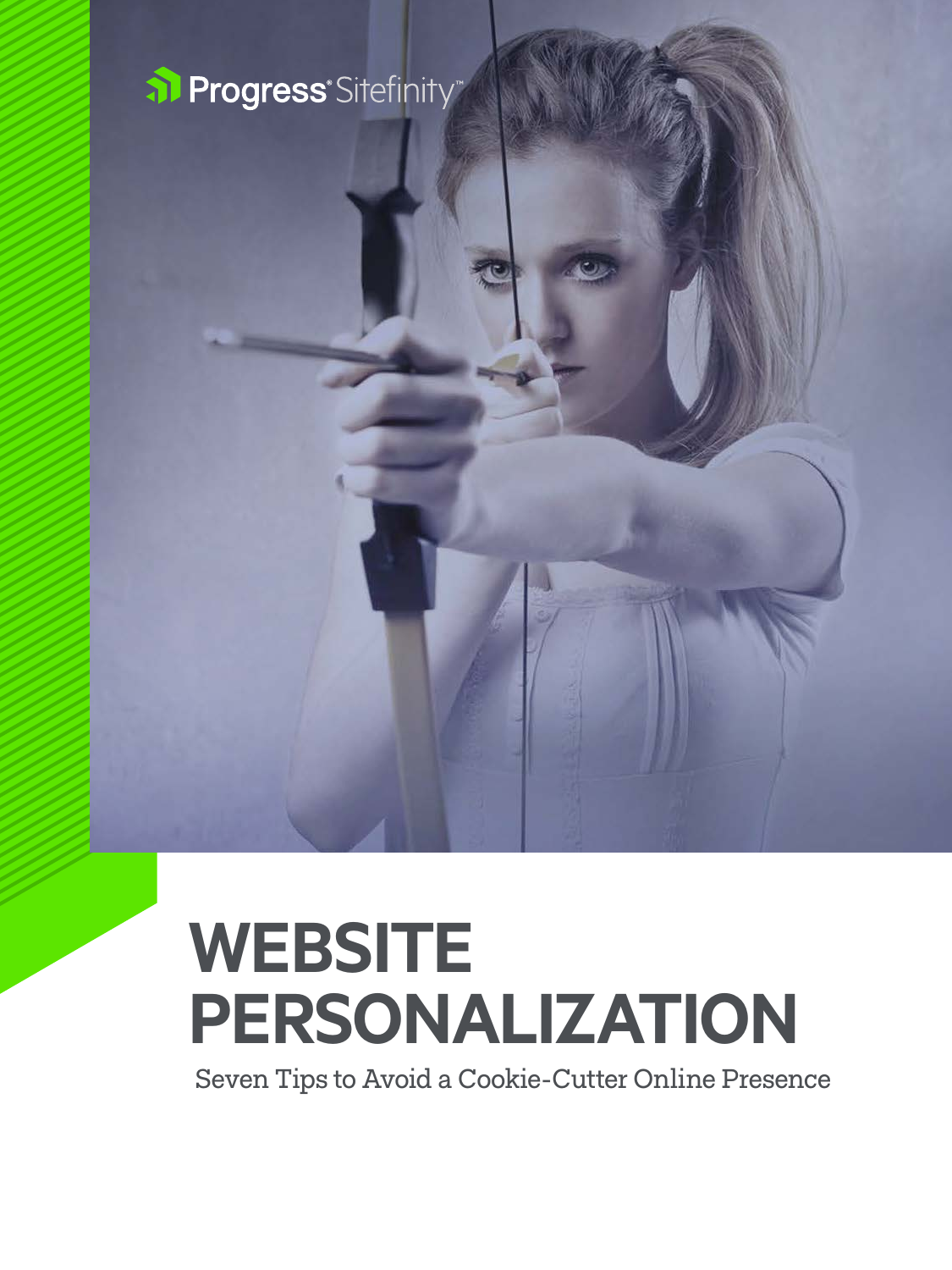### **Contents**

| Introduction                                        | 4               |
|-----------------------------------------------------|-----------------|
| Primer in Personalization                           | 5               |
| Personalization in Action                           | 7               |
| Understanding the Customer Journey                  | 8               |
| Developing Your Personalization Strategy            | 9               |
| Remember Mobile Devices Matter                      | 10 <sup>°</sup> |
| Turbo-Charge Your Personalization Strategy with CRM | 11              |
| Seven Things to Look for in a WCM Solution          |                 |
| that Help You Avoid a Cookie-Cutter Web Presence    | 13              |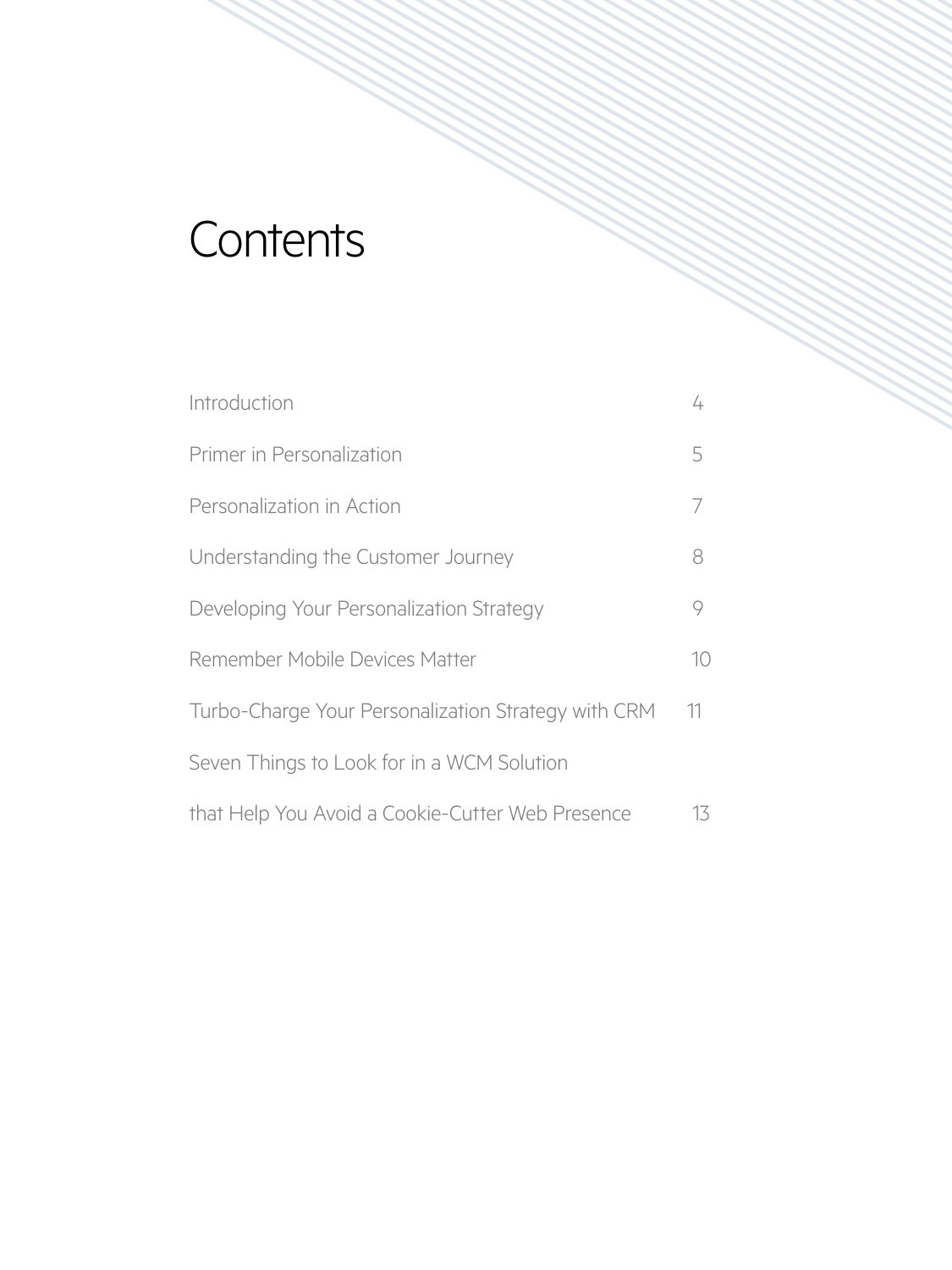### "94% [of business owners] agree that personalization is "critical to their current and future success."

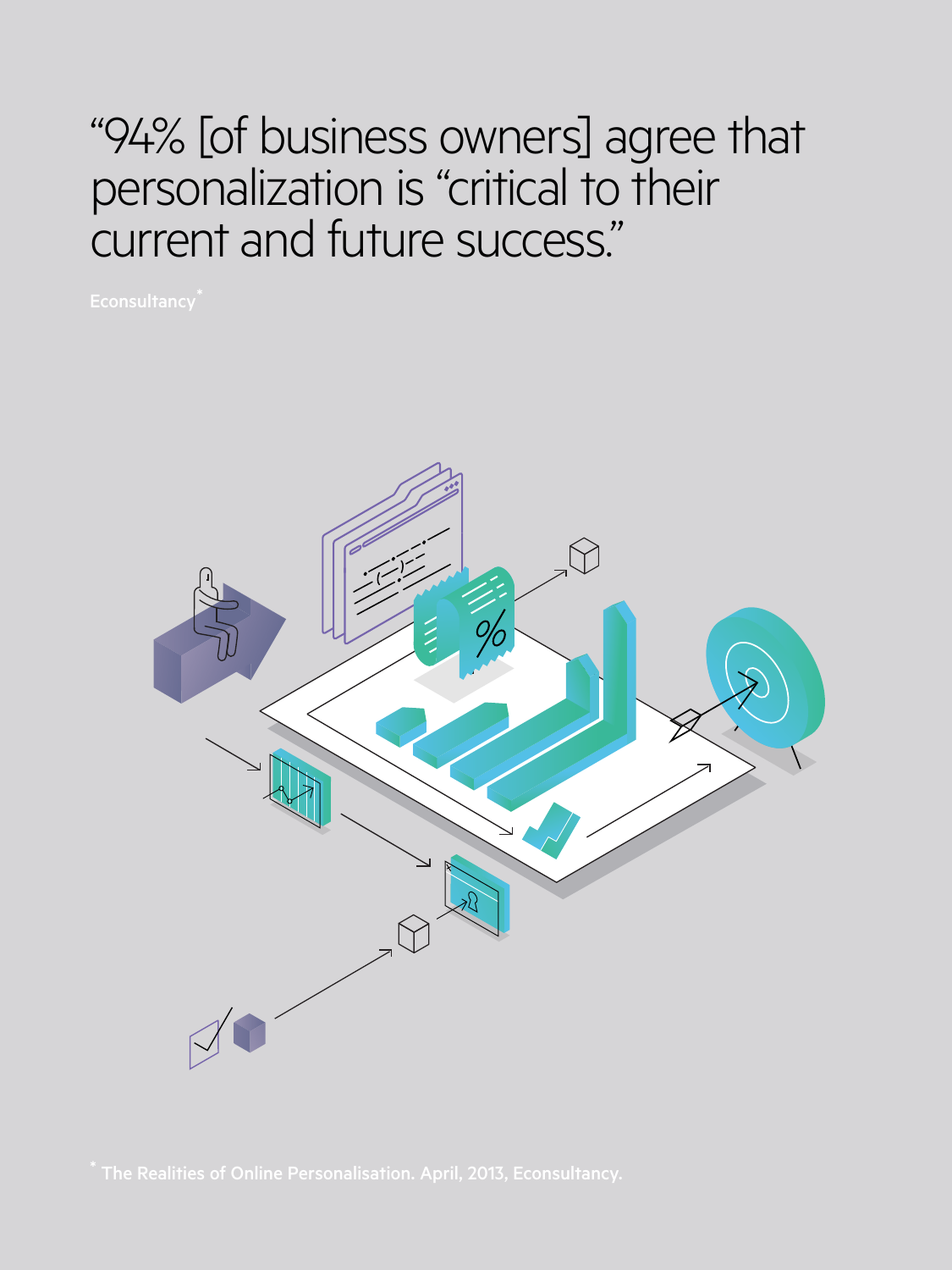### <span id="page-3-0"></span>Introduction

Today we're experiencing a new era of personalization. Members of a generation steeped in Facebook, LinkedIn and other social media expect to find what they are looking for right away – wherever they are at the time and whatever device they are using.

To keep up with these rapidly evolving expectations of the online experience, best-in-class organizations are moving beyond the static cookie-cutter approach found on many of today's websites. Instead they are proactively managing the user experience based on specific profiles and online behaviors.

The advantages of a more personalized approach are clear. Rather than asking visitors to wade through mountains of information to find what they want and need, the most relevant pages, products and offers are filtered and displayed to improve the user experience and move individuals along the path towards a purchase decision or other action.

Companies are getting the message that personalization pays off. In a survey conducted by the global publisher Econsultancy<sup>1</sup>, 94% agree that personalization is "critical to their current and future success." Two out of three say an improved business performance and improved customer experience are the main drivers. Those who have already adopted personalization report an average 19 percent uptick in sales, which "translates into hundreds of millions of dollars" of additional online revenue.

A similar study conducted by Marketing Sherpa<sup>2</sup> validated the value of personalization, showing that a personalized website experience leads to lower abandonment rates and to higher conversion rates.

This paper takes a close look at personalization, how it works and the tools you need to tailor and deliver personalized content to your website visitors.



<sup>&</sup>lt;sup>1</sup> [The Realities of Online Personalisation.](https://econsultancy.com/reports/the-realities-of-online-personalisation-report) April, 2013. Econsultancy.

<sup>&</sup>lt;sup>2</sup> Landing Page Best Practices Benchmark Study. 2012. Marketing Sherpa.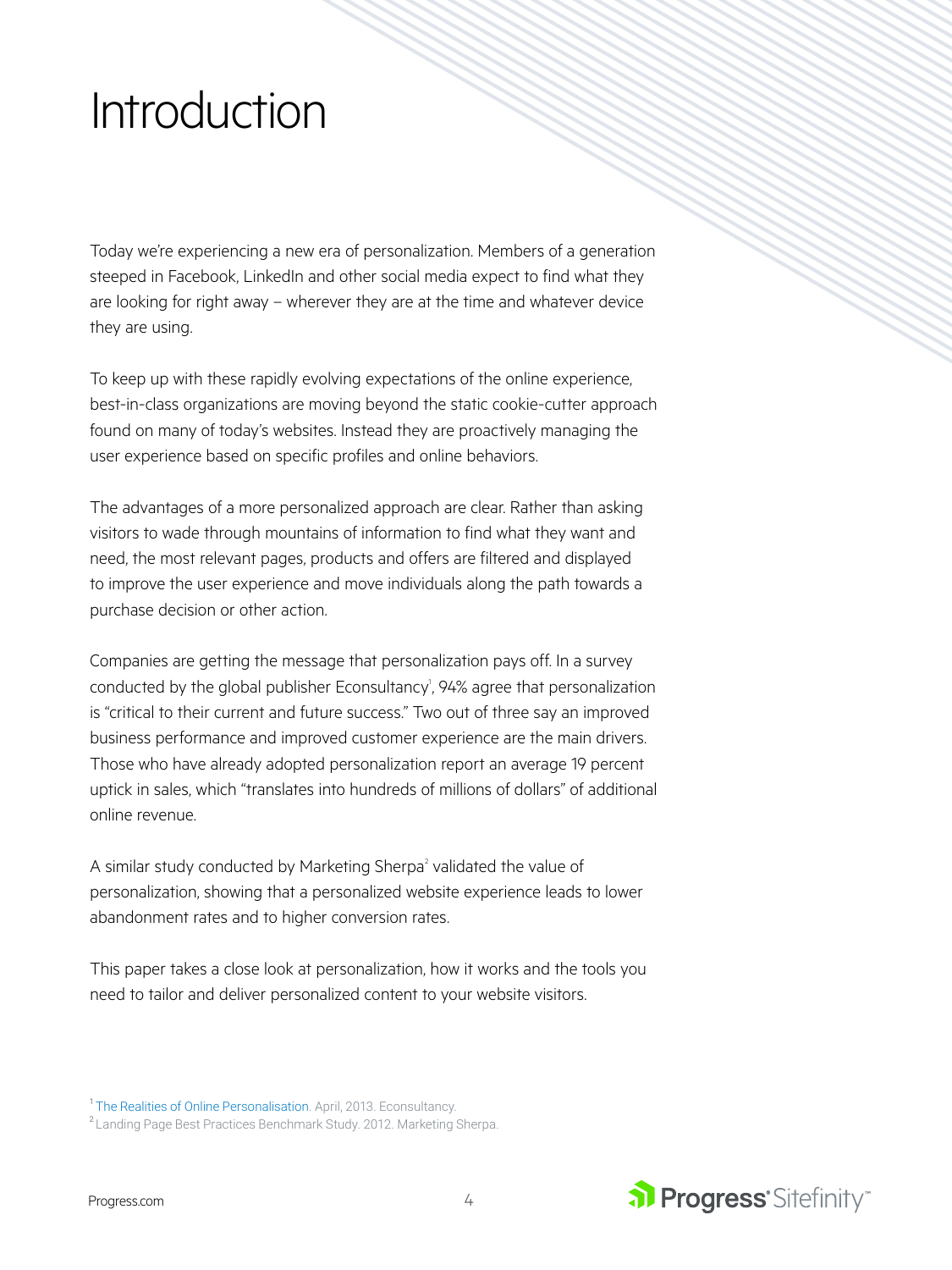## <span id="page-4-0"></span>A Primer for Personalization

What does it mean to personalize content? Amazon.com offers a great example. When you visit this global online retailer, you most likely are greeted by name and offered suggestions relevant to the interests you expressed during previous visits. Each time you search, select and order products, the company learns more about you and your preferences and further tailors a response.

When you bring this same model into your own company's online presence, you can filter information on your site to meet the needs of individuals or segments of visitors. Text, banners, images and other digital media are displayed based on what you know about your visitors, how they are interacting with your site and how they arrived there in the first place. You might recommend relevant articles on retirement for Susie in Singapore based on her age and recent searches for financial planning resources. James in Germany might see information on biking tours that marry his expressed interests in both travel and fitness.

Most experts agree there are two broad categories of personalization. To get maximum bang for your buck, you'll want to understand and use both.

### How Website Personalizaton Works

Display's a different image

based on user's hobby Personalized website for user's interest

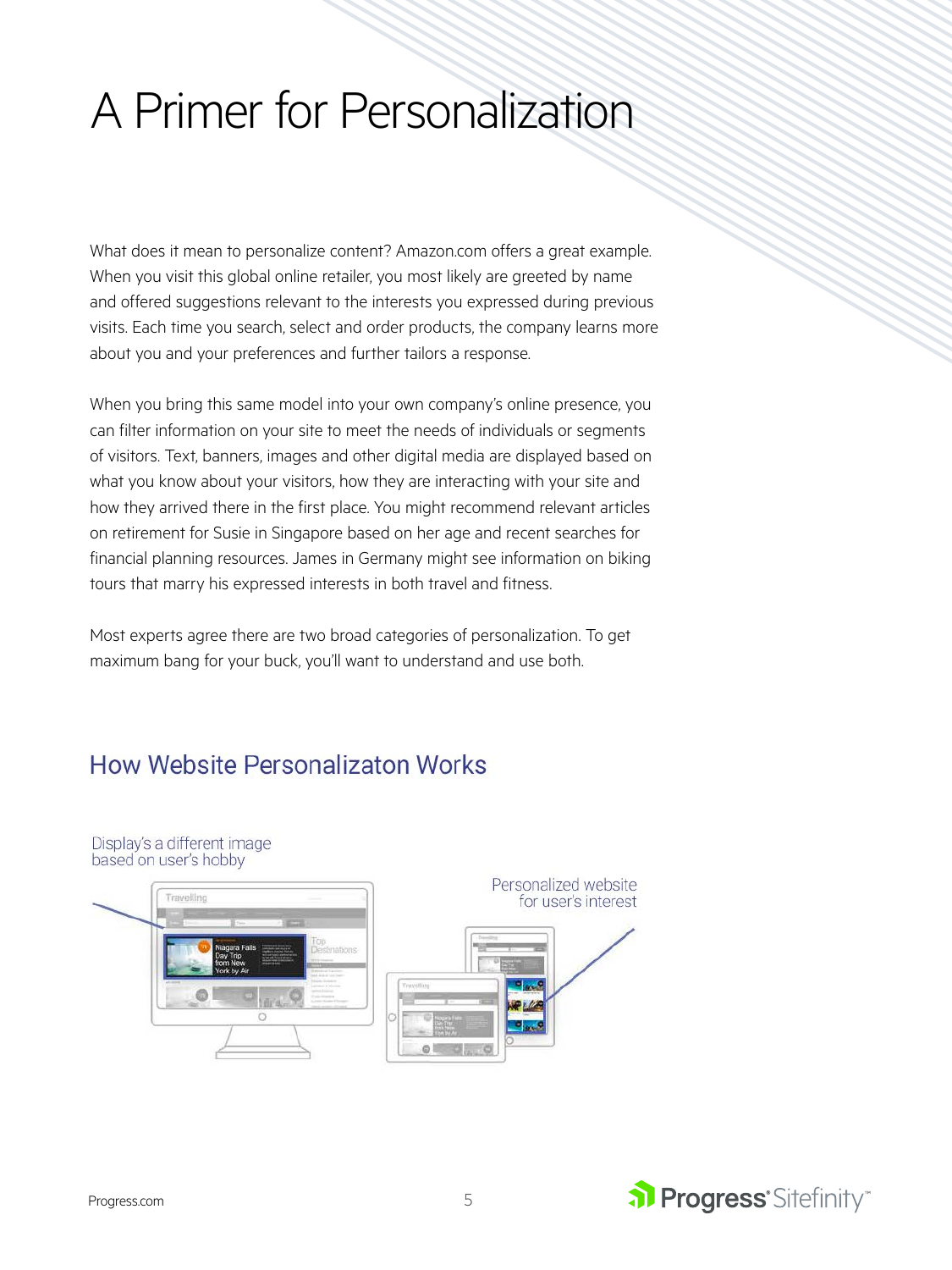Profile-based, prescriptive personalization focuses on specific segments of users. Profiles or "personas" are built based on groups of characteristics and information found in your customer and prospect database. Perhaps an individual filled out a form and provided information about an address and interests before receiving a newsletter or downloading a coupon or a paper. That gives you data you can use to your benefit by establishing business rules for the delivery of certain types of content. If a visitor recently browsed your online product catalog, you might want to highlight new product features, new offers, support services or other details that might further the dialogue down the path toward a purchase.

Behavior-based, adaptive personalization can be used to target new visitors who do not come to you with expressed preferences or fit into an established profile. By tracking how these visitors arrived at your site and their behavior and clickthrough patterns as they navigate, you can again use business rules to respond appropriately. Each choice made on the website helps you filter what comes next. To begin to build a future profile-based response for these behavior-based targets, you might offer them an opportunity to answer a few questions that can help you narrow down their preferences – perhaps by brand, price, physical attributes, style, interests or other parameters



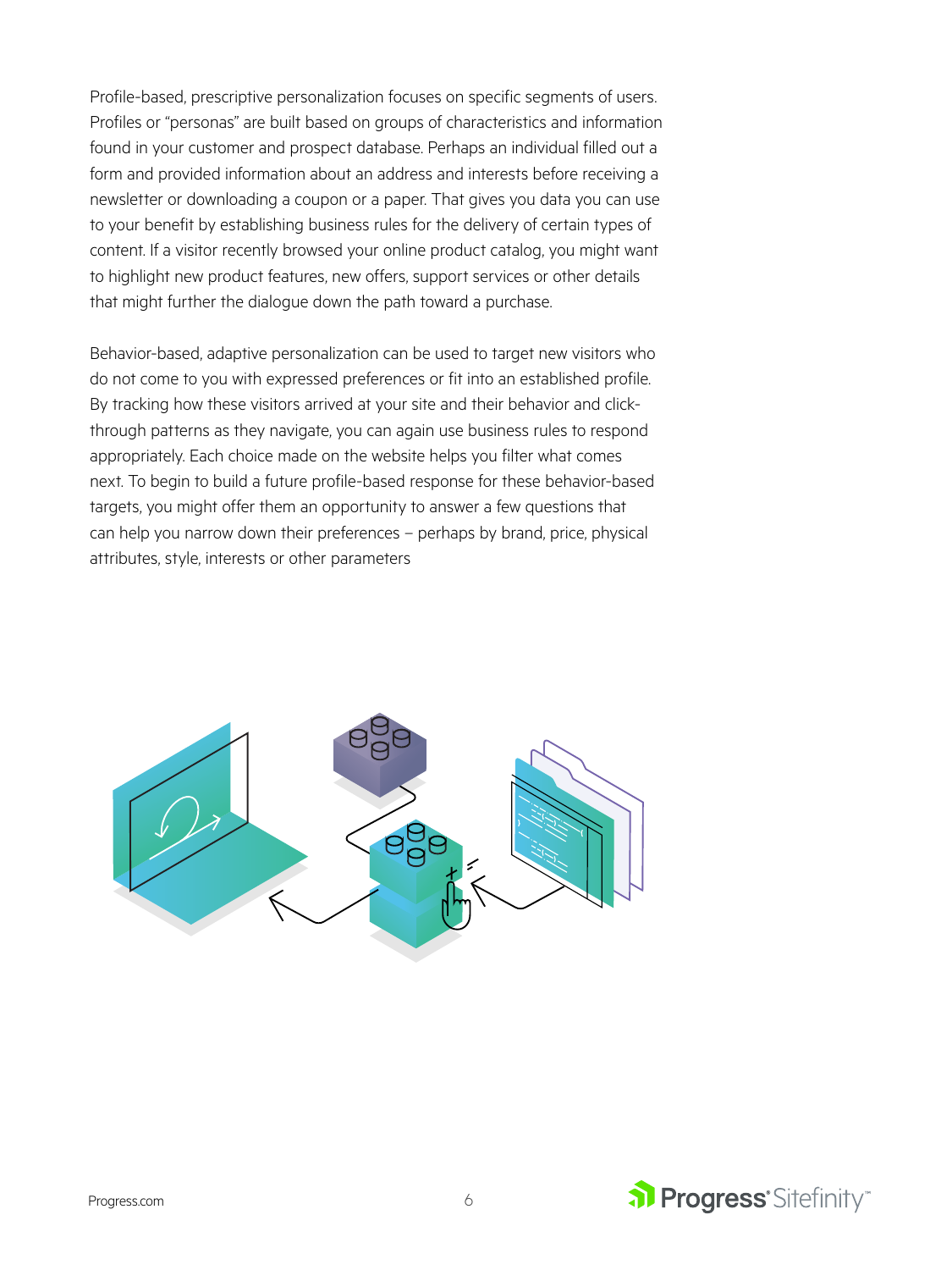## <span id="page-6-0"></span>Personalization in Action:

Beyond Web Traffic, Landing Pages and Microsites

Despite advances in personalization, far too many businesses still measure online success by the amount of traffic they drive to their website. They devote substantial budgets to improving their search engine ranking and exposing their site to new visitors. personalization by adopting landing pages or microsites. But both techniques are a "bridging" tactic at best. Landing pages, for example, are limited in scope. Once an individual navigates away from the optimized page, the content becomes more general. You lose the ability to target specific needs, respond to specific stages in the buying cycle or further the relationship with your company.

Microsites heavily optimized to match a user's search parameters can help. But they too have limitations. They can be costly to launch and to maintain and tend to focus narrowly on a particular topic. They also are limiting from an SEO perspective. Google is now placing a higher emphasis on domain authority when ranking websites, making it harder for a new microsite domain to achieve a highranking position in a search. Google also will penalize you for duplicate content, which makes it more time-consuming and costly to create an optimized microsite.

To benefit your bottom line and deliver a real and continuous return on investment, you need to reach the right audience at the right time with the right message–and that means personalization. Focusing on "traffic," landing pages and microsites is simply not enough.

Focusing on "traffic," landing pages and microsites is simply not enough.

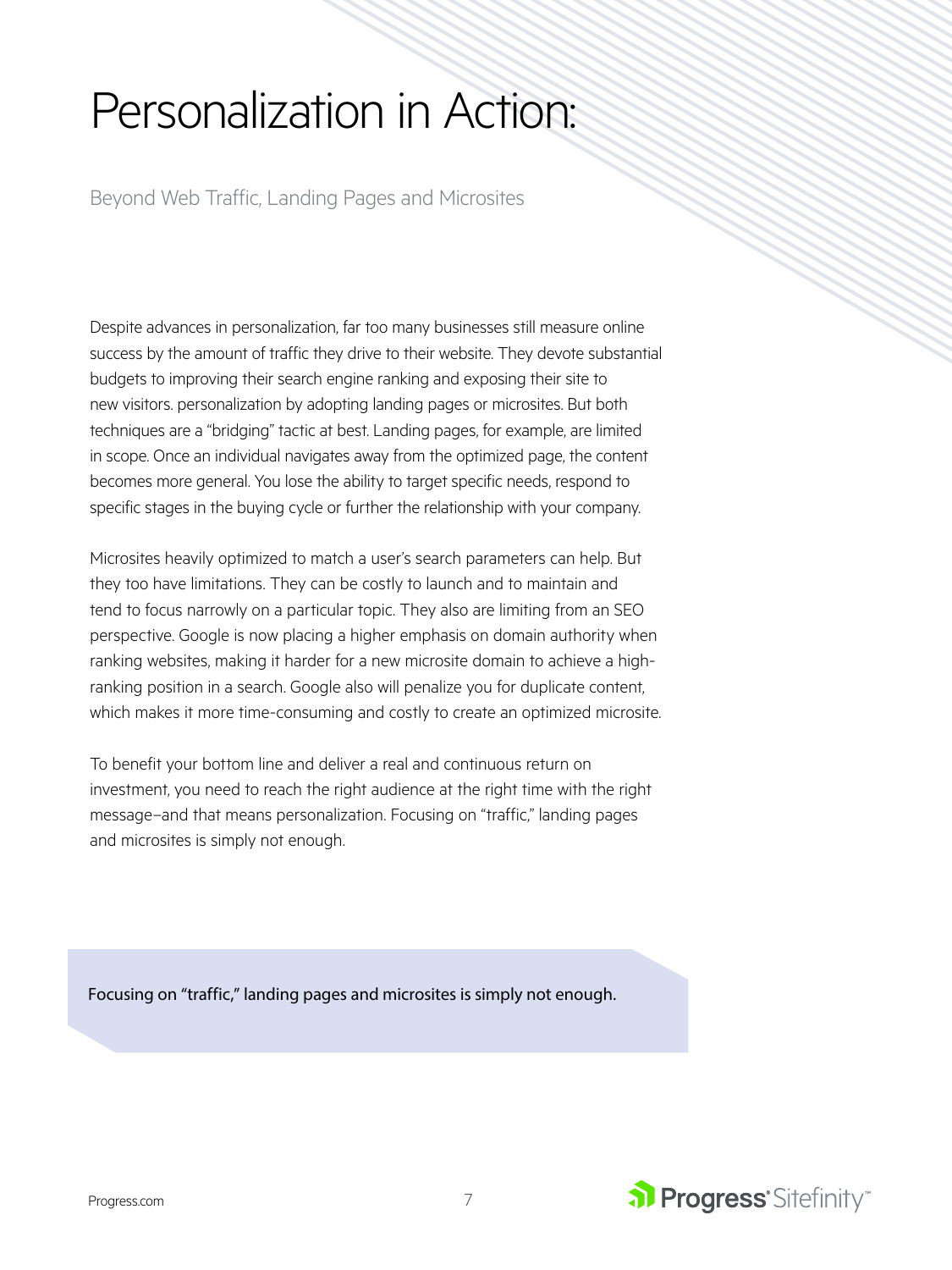### <span id="page-7-0"></span>Understanding the Customer Journey

One of the keys to making personalization work for your organization is to understand the customer journey. Visitors will interact with your website in different ways at different stages in the decision-making process and as their relationship with your organization evolves.

Let's say Steve conducts a Web search for a "two-seater sports car." He is likely early in his buying journey and not yet ready to narrow his search and write a check. If you are an auto dealer, you might want relevant messaging about the initial search term to be placed strategically on your website when Steve lands there. Perhaps you share general information on sports car models and enticing fun features he might enjoy. If, though, the search is for a "BMW two-seater sports coupe with chrome finish," Steve is obviously further down the purchase path obviously further down the purchase path by having identified a brand, style and trim. You might want to display information on special deals, buying incentives and directions to a nearby local showroom.

To make things even easier for Steve and to enrich his offline customer experience as well, you might offer the opportunity for him to book a test drive online – capturing his name, his interests and letting the local staff know when to expect him. When Steve arrives at the dealership, the sales team will know who he is and that he's looking for a BMW Coupe so they can tailor their interaction to his needs. After the test drive, they can log Steve's feedback into your CRM database. If he didn't like the ride of the two-seater sports car and decided to explore BMW sedans instead, you can add him to a segment of customers who prefer sedans. By doing so, sedan-related information will be displayed front and center the next time he visits your website.



[Progress.com](https://www.progress.com/) 8

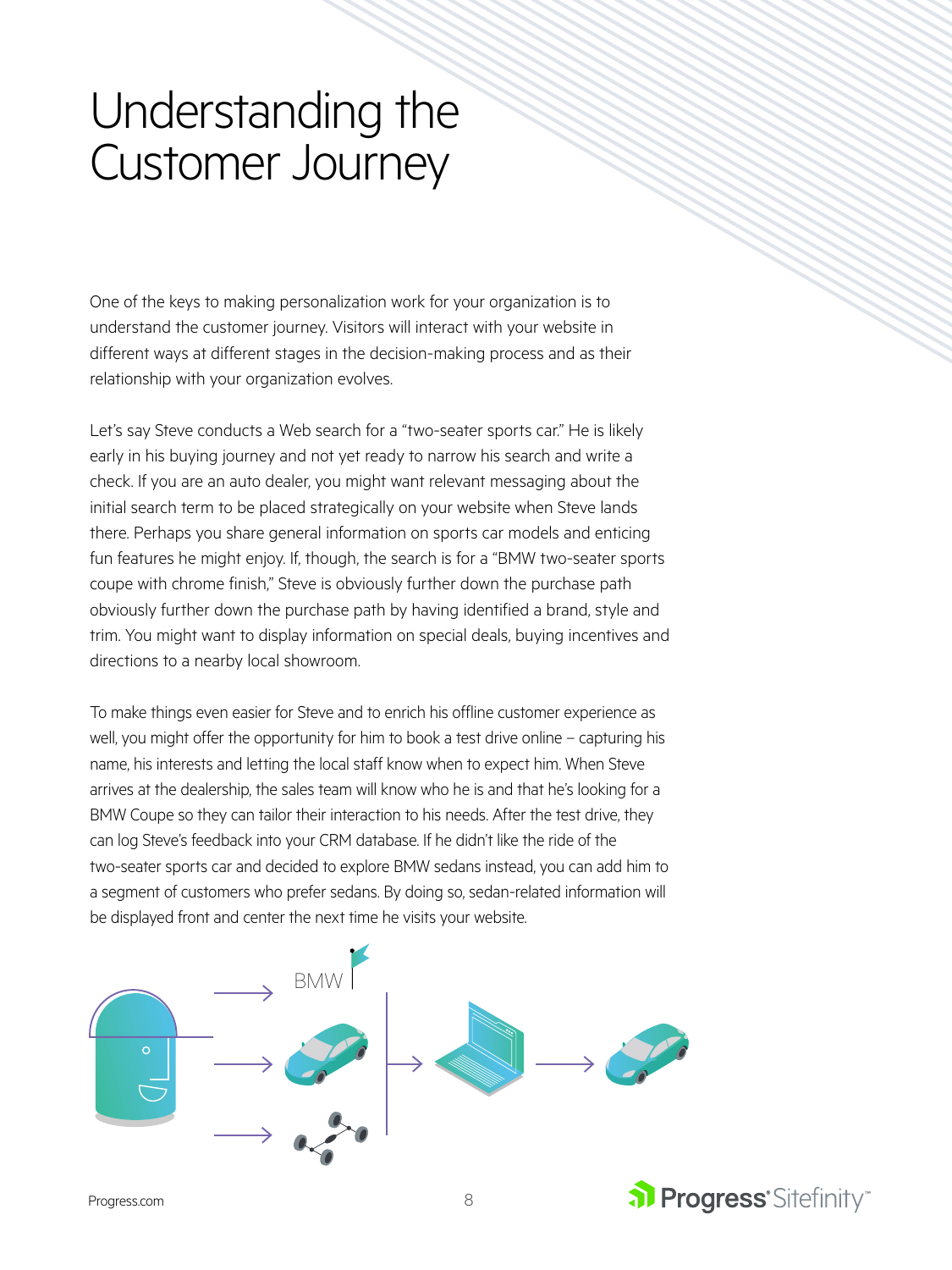### <span id="page-8-0"></span>Developing Your Personalization Strategy

The best personalization programs are grounded in a clear strategy and make the most of what you know about your business, its customers and their preferences. Typically, information on preferences is gathered through multiple customer touch points, including online, email, social media, in-person contact, phone calls and more. The more you know, the better you can personalize all types of interactions across multiple communication channels.

By monitoring results and tracking performance over time, you can see what works, what doesn't and fine-tune your approach to make it more relevant and impactful. Ultimately you will be able to ensure you are delivering the right message to the right customer at the right point in the process and will have new insights into how your marketing campaigns perform.

When you are deciding how to personalize content, the choices are virtually limitless. As a result, it's important to stay focused on the strategic outcomes you want to drive and the steps along the way. Do you need to build support for a cause and solicit donations? Sell products? Promote customer retention? You can vary content based on profiles, industries, location and more in order to keep visitors engaged and move them further down the path towards a specific action or outcome.



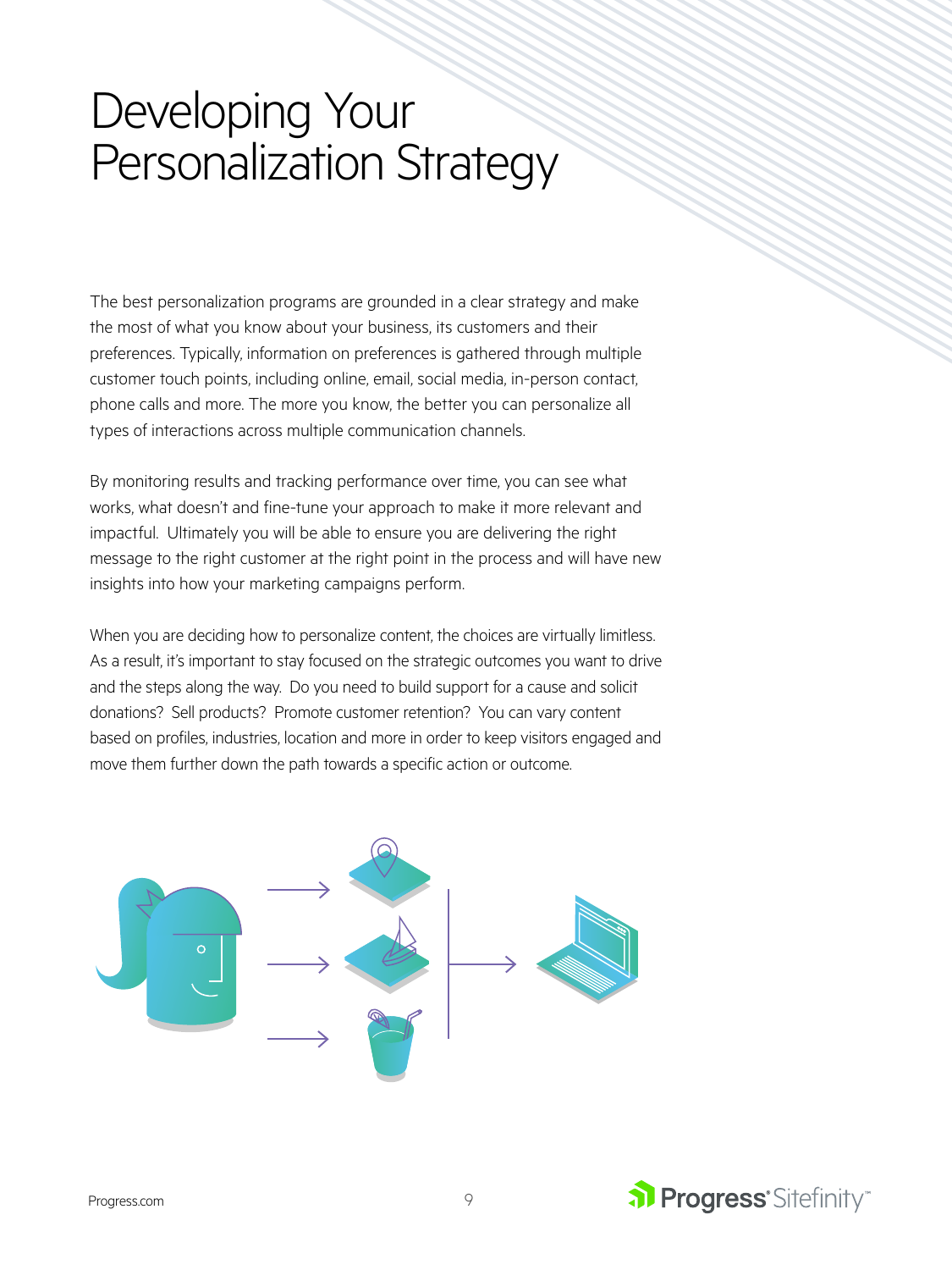### <span id="page-9-0"></span>Remember Mobile Devices Matter

The most effective personalization programs also extend to the device level – tailored to whether a visitor is using a desktop or laptop PC, smartphone, tablet device or a kiosk at a local mall. But Econsultancy's survey on personalization trends found that companies have a desktop bias. Less than 15 percent of respondents say they deliver personalized experiences to tablets or mobile phones.

There may be a price for that shortsightedness. ABI Research says the smartphone market is growing at more than 40 percent a year and predicts there will be 1.4 billion smartphones in use by the end of 2013<sup>3</sup>. Cisco forecasts a 70 percent annual growth in mobile Internet use. Smart marketers will not want to miss the boat<sup>4</sup>. .



<sup>3</sup> ABI Research study. February 2013. As reported by [Venture Beat](http://venturebeat.com/2013/02/06/800-million-android-smartphones-300-million-iphones-in-active-use-by-december-2013-study-says/).

<sup>4</sup> Cisco Visual Networking Index (VNI) Global Mobile Data Traffic [Forecast Update,](http://www.cisco.com/c/en/us/solutions/collateral/service-provider/visual-networking-index-vni/mobile-white-paper-c11-520862.html) 2012-2017.

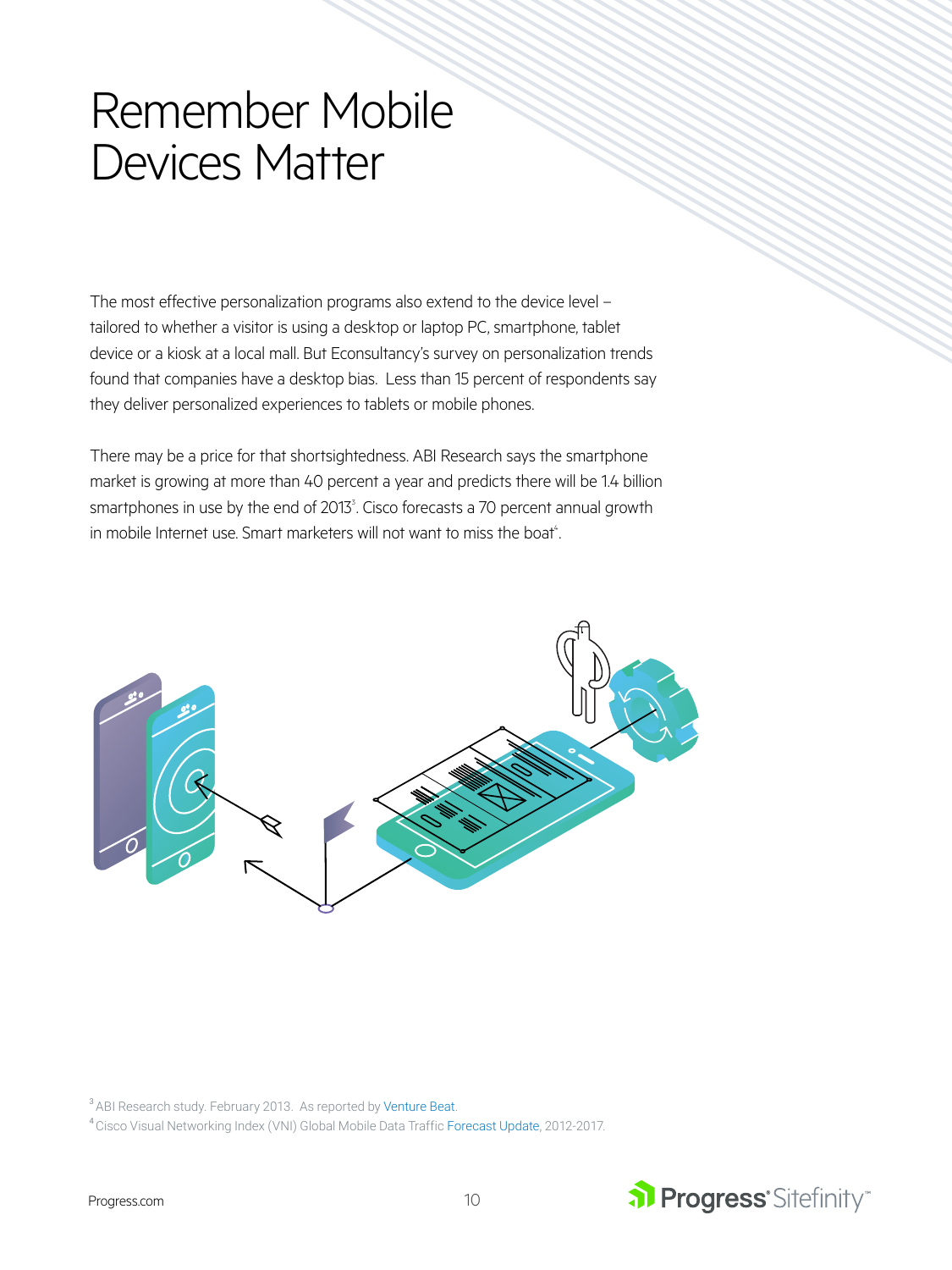### <span id="page-10-0"></span>Turbo-Charge Your Personalization Strategy with CRM

Integrate your customer relationship management (CRM) and web content management (WCM) platforms and you can take personalization to the next level. You can access information on users already in your CRM database to help you further personalize their interaction with your site.

The process also works well in reverse. As "anonymous" individuals interact with your website and share information on who they are and their preferences, you can gather details, add them to your database and match the individual against the personas you've built. The result is a more precise matching that helps your personalization program work better and harder than before. If Steve fills out our form and says he is browsing for a BMW Coupe, you won't pitch other models or brands when he calls or visits the local showroom. Instead I will be poised to offer relevant information and a test drive of the precise car he has in mind.



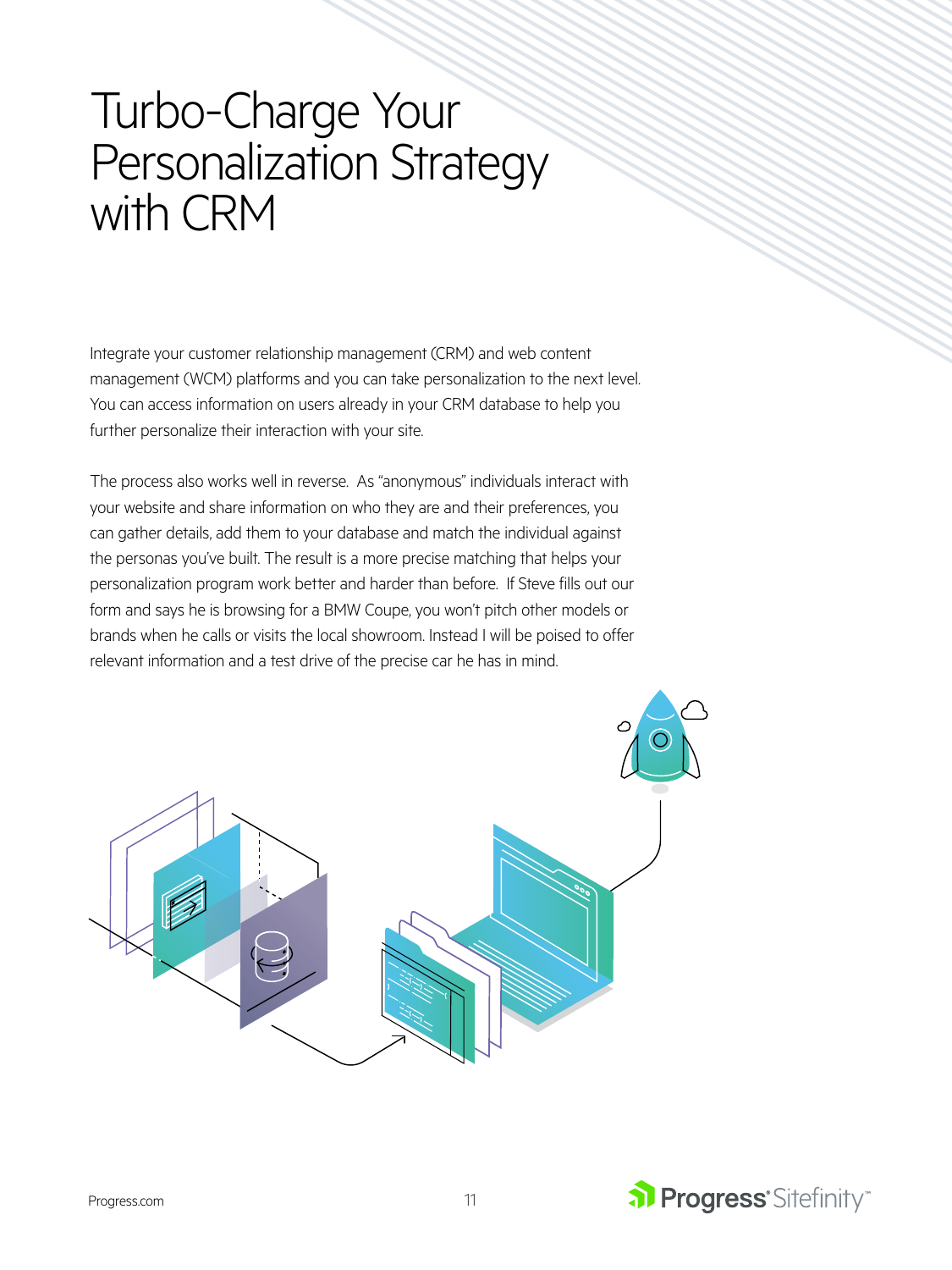More than 70% percent of respondents say they understand the importance of personalization, but they don't know how to accomplish it.

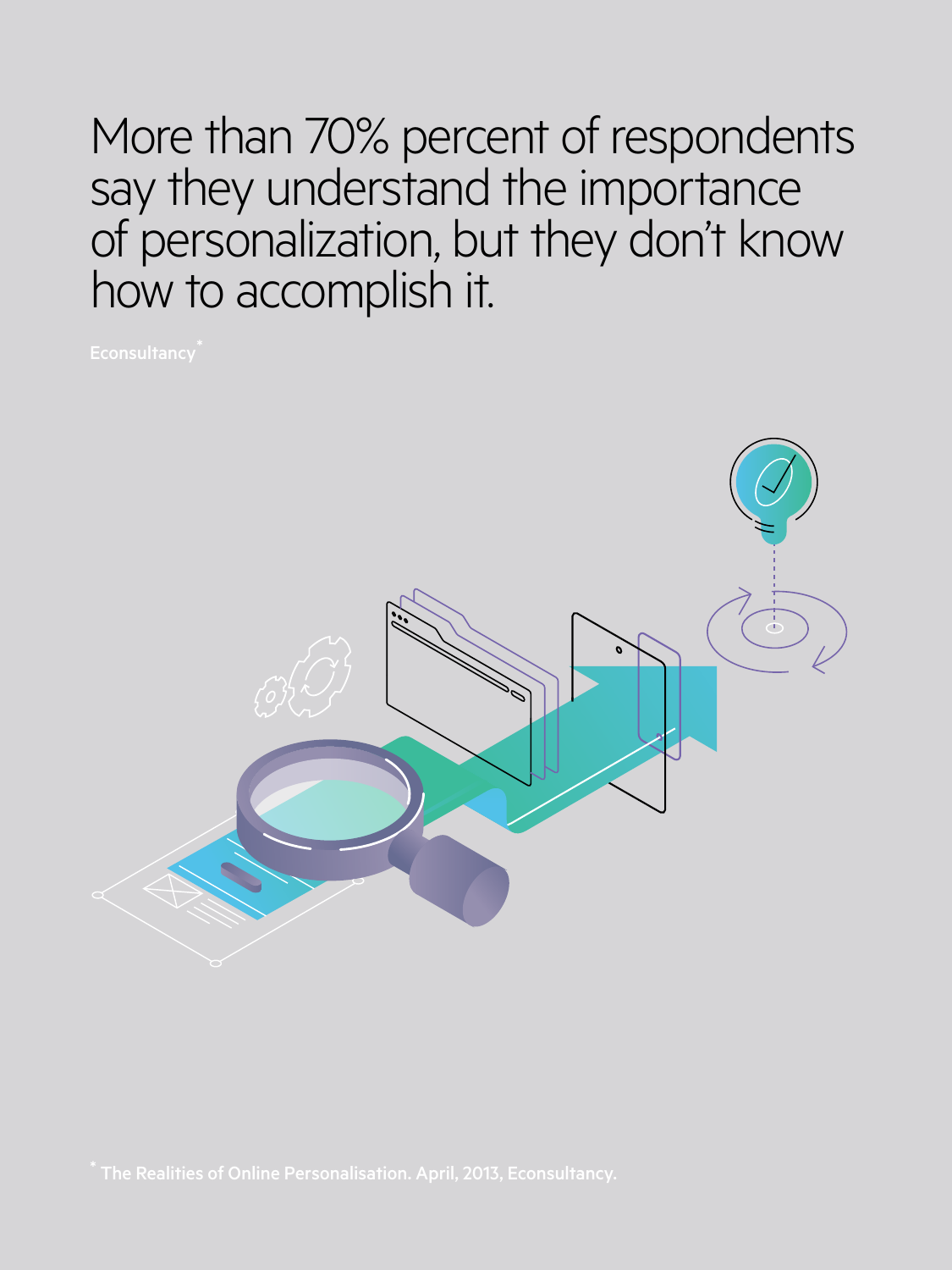### <span id="page-12-0"></span>Seven Things to Look for in a WCM Solution that Help You Avoid a Cookie-Cutter Web Presence

Econsultancy's survey highlights an unfortunate dilemma. More than 70 percent of respondents say they understand the importance of personalization, but they don't know how to accomplish it. Nearly half say legacy technology and IT roadblocks are major barriers.

With the right web content management solution, you can easily overcome "how to" hurdles and technology roadblocks and incorporate impactful personalization techniques into your marketing programs. Simply look for a best-in-class solution that delivers these seven important features and capabilities:

#### 1. Segment Visitors

A fundamental first step in personalizing the customer experience is to create personalization segments or "personas." Look for a WCM solution that lets you easily define segments using a variety of criteria, including both information we know immediately and what we learn through and online behavior. You will want to be able to tailor content based on how visitors arrived at your site, what they searched for, duration of their visit, geolocation or reverse IP lookup data and more. You should have the freedom to use predefined characteristics or to add your own custom criteria. Ultimately, you should have the ability to add as much detail as needed to define and rank-order the characteristics of each audience segment.

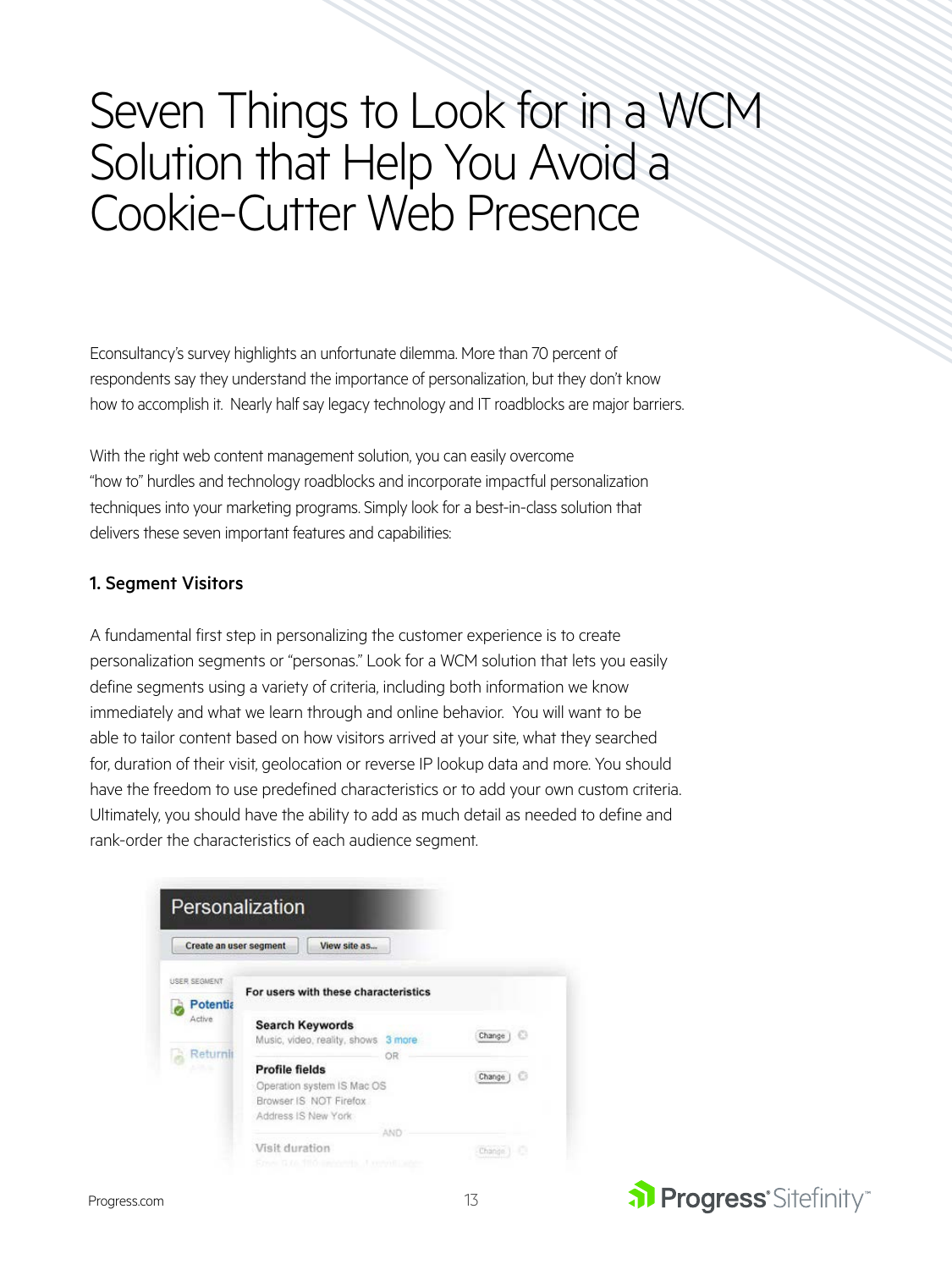#### 2. Personalize Content

Once you've segmented your audience, you need to be able to go through your website and personalize specific pages and content relevant to the roles, interests and online behaviors that got an individual to your website. The car dealer working with Steve might provide sports car enthusiasts with details on the BMW Coupe's transmission, engine performance and speed. But soccer moms and dads might see information on BMW Sports Activity Vehicles with ample storage space and great safety features. Look for a WCM platform that lets you add and modify pages easily and create variations that are presented to users based on the characteristics you defined. Your software also should keep track of which widgets have been altered and should synchronize your custom versions when any changes are made to the content of the original page.



#### 3. Test the User Experience

After you've defined your segments and targeted relevant content for each visitor profile, you will want to simulate the user experience to make certain you've made the proper selections. You should be able to impersonate any segment and any grouping of characteristics. Insist on a solution with intuitive, easy-to-use mobile device emulators so you can preview the customer experience on smartphones, tablets and PCs as well–even if you are a marketer with little or no technical background.

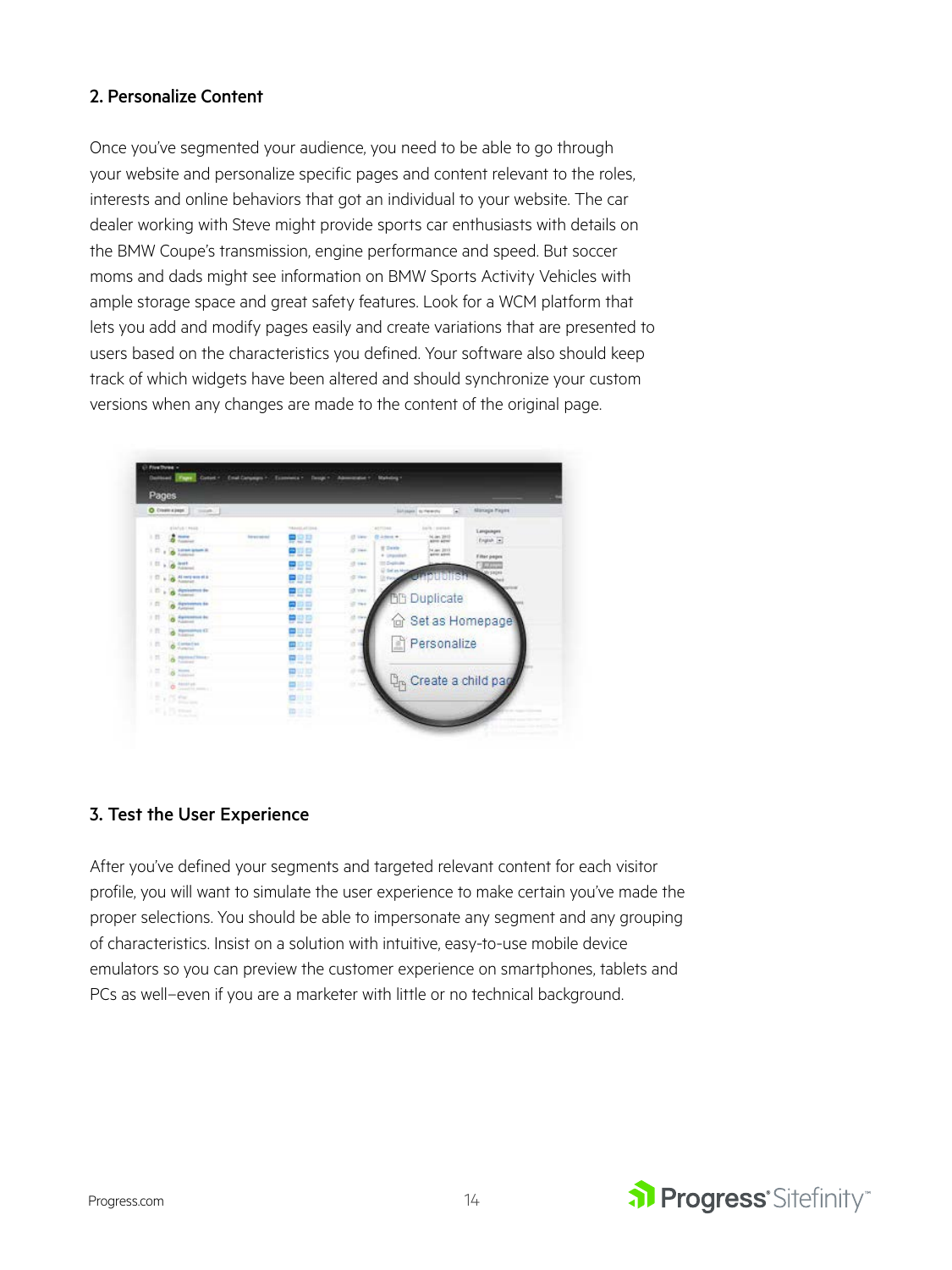

#### 4. Measure the Results

The WCM platform you use for personalizing your site should have built-in reports and metrics to help you measure your conversion rate and other key performance indicators. Armed with data, you will be able to track the impact of your personalization efforts and marketing programs and can further fine-tune what content is delivered and to whom.



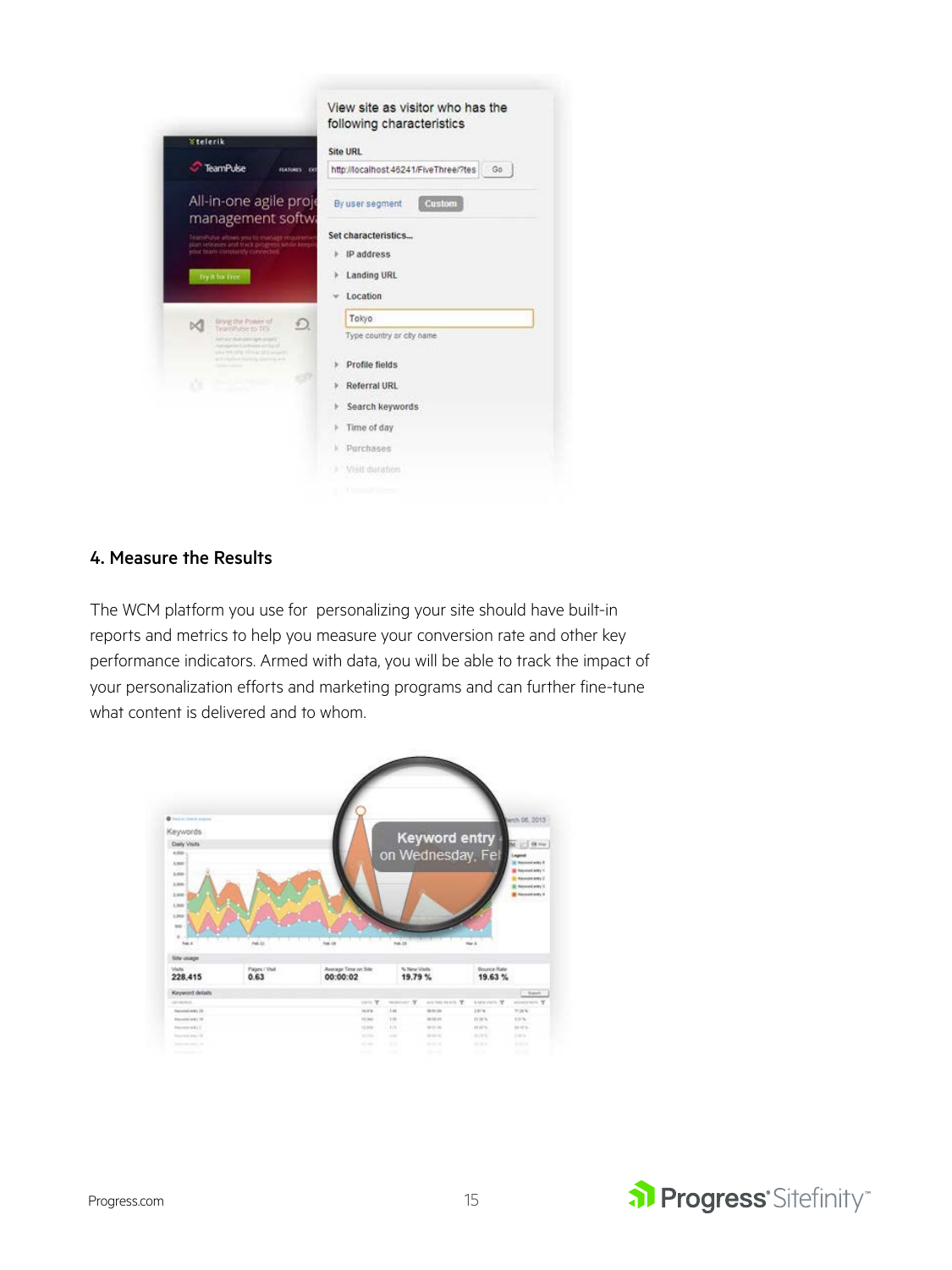#### 5. Mobility Ready

Look for a solution that allows you to personalize and manage your entire online presence from a single, device-agnostic platform, including the content you deliver to smartphones and other mobile devices. You should be able to benefit from the latest in Responsive Design features so you don't have to create a separate mobile version of your site.



#### 6. CRM and Marketing Automation Compatible

Your WCM solution should integrate seamlessly with your CRM and marketing automation platforms and your ecosystem of adjacent technologies. You should be able to use data from these systems to build and segment personas for personalization, as well as to use the information you gather online to further enrich your customer database.



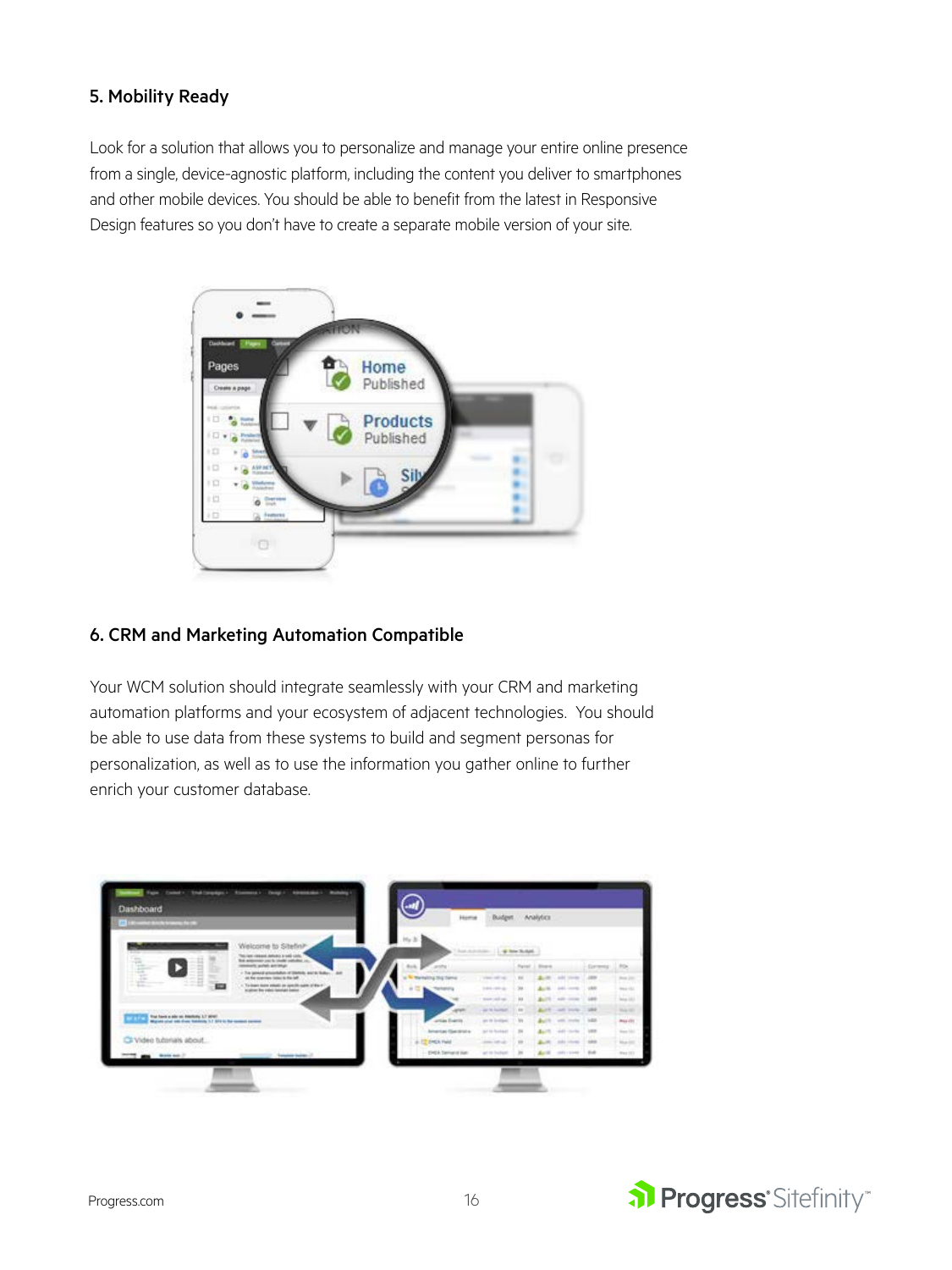#### 7. Features for Both Techies and Marketers

Look for a platform that works well across all functional layers of your organization. Developers should find features to support easy customization and extensibility. IT managers should find support for Active Directory, site sync, scalability and ready connectivity with other enterprise systems. Marketers should find an easy-to-use interface that allows them to accomplish tasks on their own, without technical support. They should be able to generate content for web, email, social and mobile channels and to optimize it for improved results.



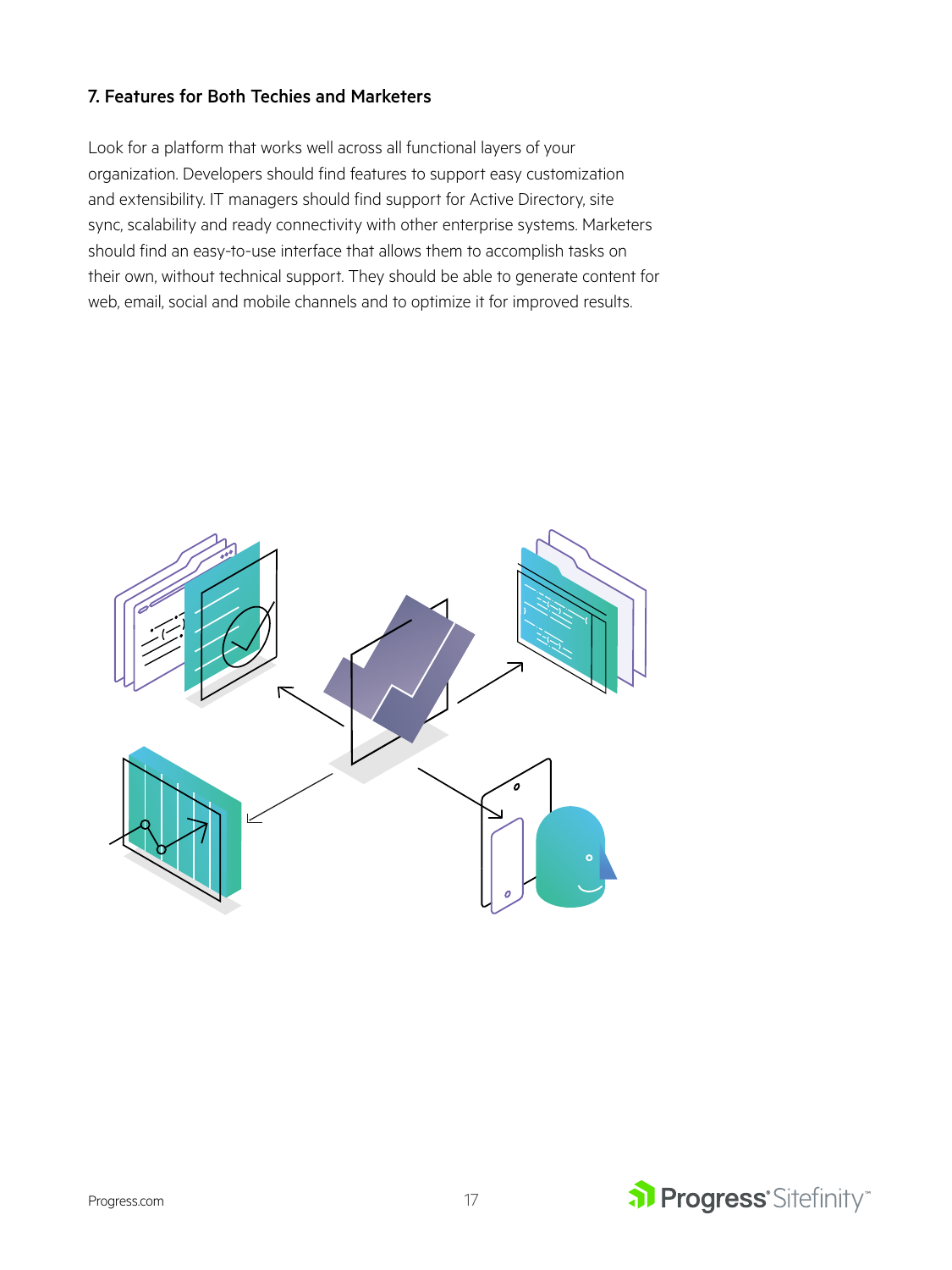### A Web Strategy as Unique as Your Customers

Don't treat your customers to an old-school, cookie-cutter online experience. It's time to embrace a personalized response that gets the right information to the right prospect at the right time. Visitors to your site will have a better experience and you will be on the fast-track towards meeting your strategic objectives. You will be able to cross-sell, upsell and build loyalty by delivering relevant information that can keep an audience engaged and coming back for more. The key is to select personalization tools that can integrate seamlessly with your corporate systems and put powerful capabilities at the fingers of your marketing team.



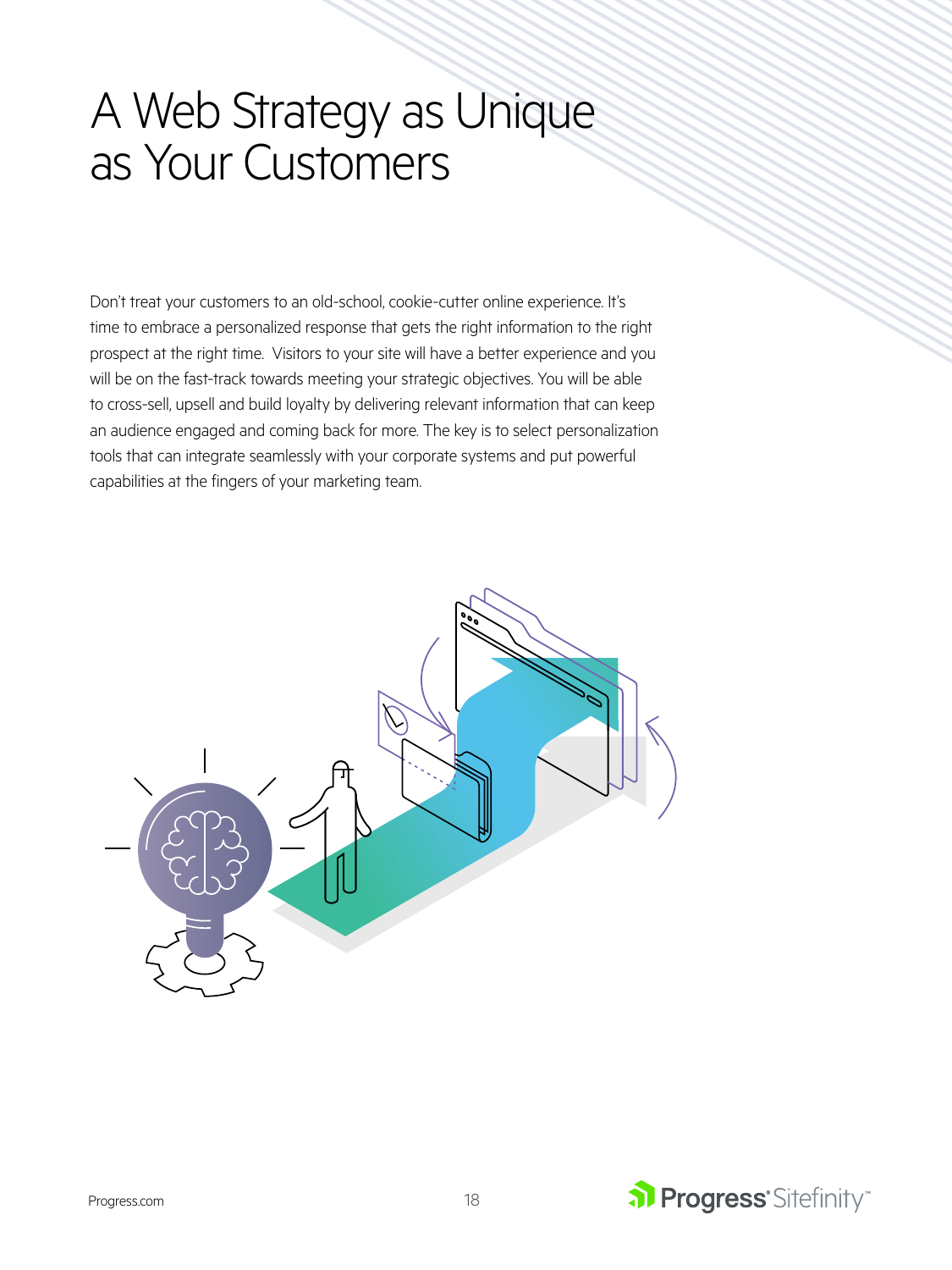# Progress Around the World

| <b>NORTH AMERICA</b> | +1-888-365-2779   |
|----------------------|-------------------|
| UNITED KINGDOM       | +44-20-7291-0580  |
| <b>GERMANY</b>       | +49-89-2441642-70 |
| <b>AUSTRALIA</b>     | +61-2-8090-1465   |
| <b>BULGARIA</b>      | +359-2-8099850    |